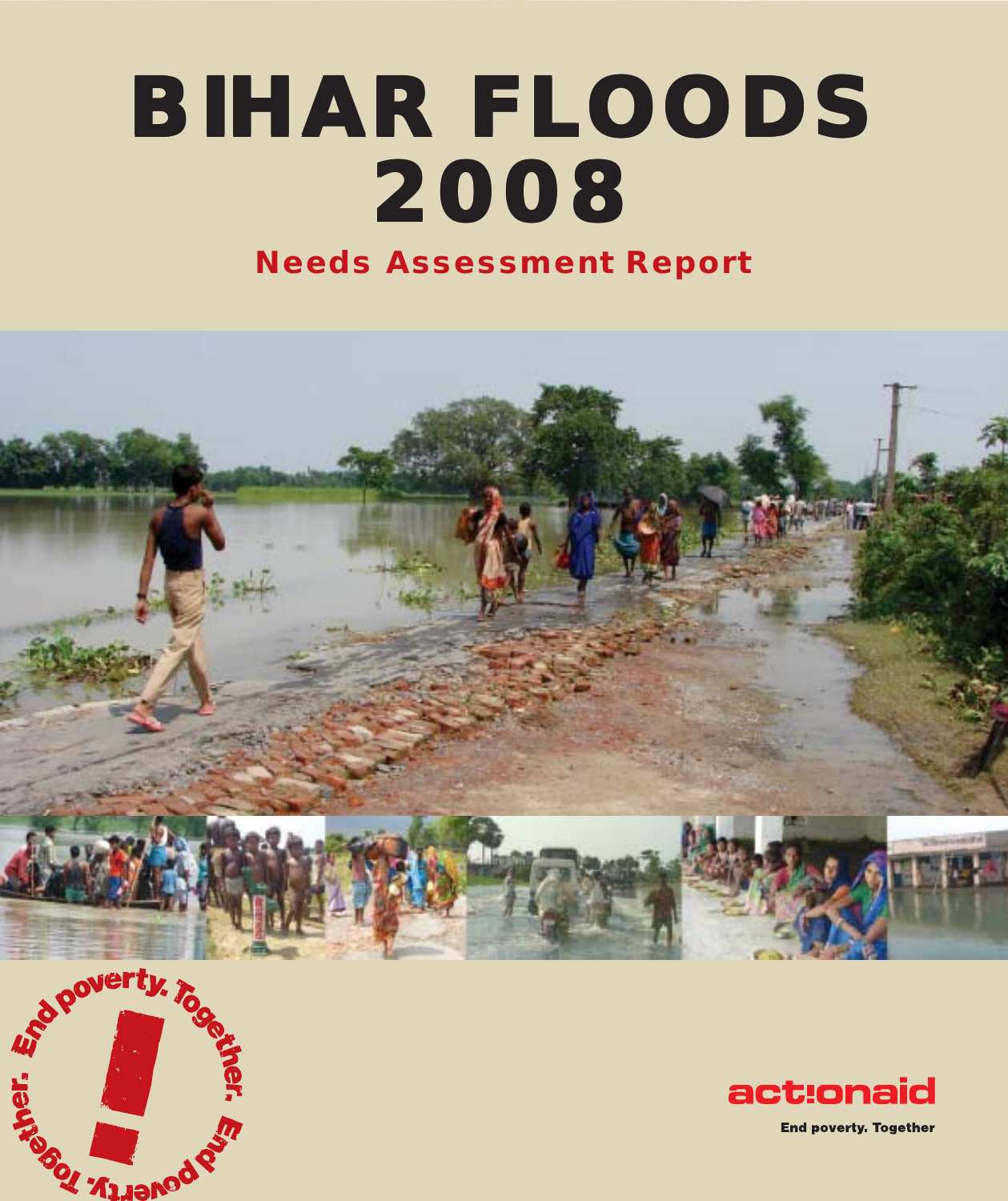## **ActionAid is a unique partnership of people who are fighting for a better world – a world without poverty**

 $1 + 1 + 1$ 

## **In emergencies we work for the security and protection of the human rights of poor and marginalised people**

This report is based on the discussions with the flood-affected people in Bihar, community based organisations, peoplebased movements, Non Governmental Organisations, International Non Governmental Organisations, academic institutions, UN agencies, Government and media. The team also referred other sources like Government of India website, UN's Reliefweb, etc.

The team expresses their gratitude to the numerous individuals and organisations they interacted with, especially the people of Triveniganj and Raghavpur Administrative Blocks in Sapaul District.

This needs assessment has been carried out by an ActionAid team comprising Vinay Odhar – Regional Manager, ActionAid India, Patna Region; Parvind Kumar Praveen – Programme Officer, ActionAid India, Patna Region; Parvinder Singh – Communications Officer, ActionAid India; Lajwanti Jha – Director, Madan Bharati Jagriti Samaj; Ramchandra Rai –Secretary, Bihar Gram Vikas Parishat; Ramesh Pankaj – Secretary, Muzaffarpur Development Agency; and Dr Unnikrishnan P V – Emergencies and Human Security Advisor, International Emergencies and Conflict Team, ActionAid International.

This report was compiled by: Santosh Padhy, Pragya Vats, Parvinder Singh and Anjali Gupta – Communications Team, ActionAid India and the Books for Change Team, Bangalore.

### **For further information, please contact:**

Vinay Odhar: +91-94310 15418 Prof. Babu Mathew: +91-98106 06988 Sudpita Kumar Badapanda: +91-94509 31541 Pragya Vats: +91-98684 24692 Santosh Padhy: +91-99994 26134 Parvinder Singh: +91-981170 37978

Photographs: ActionAid International/Parvinder Singh, Vinay Odhar, Parvind Kumar Praveen, Lajwanti Jha and Unnikrishnan PV Designed & Produced by Books for Change, Bangalore. India. www.booksforchange.net mob: 94483 71732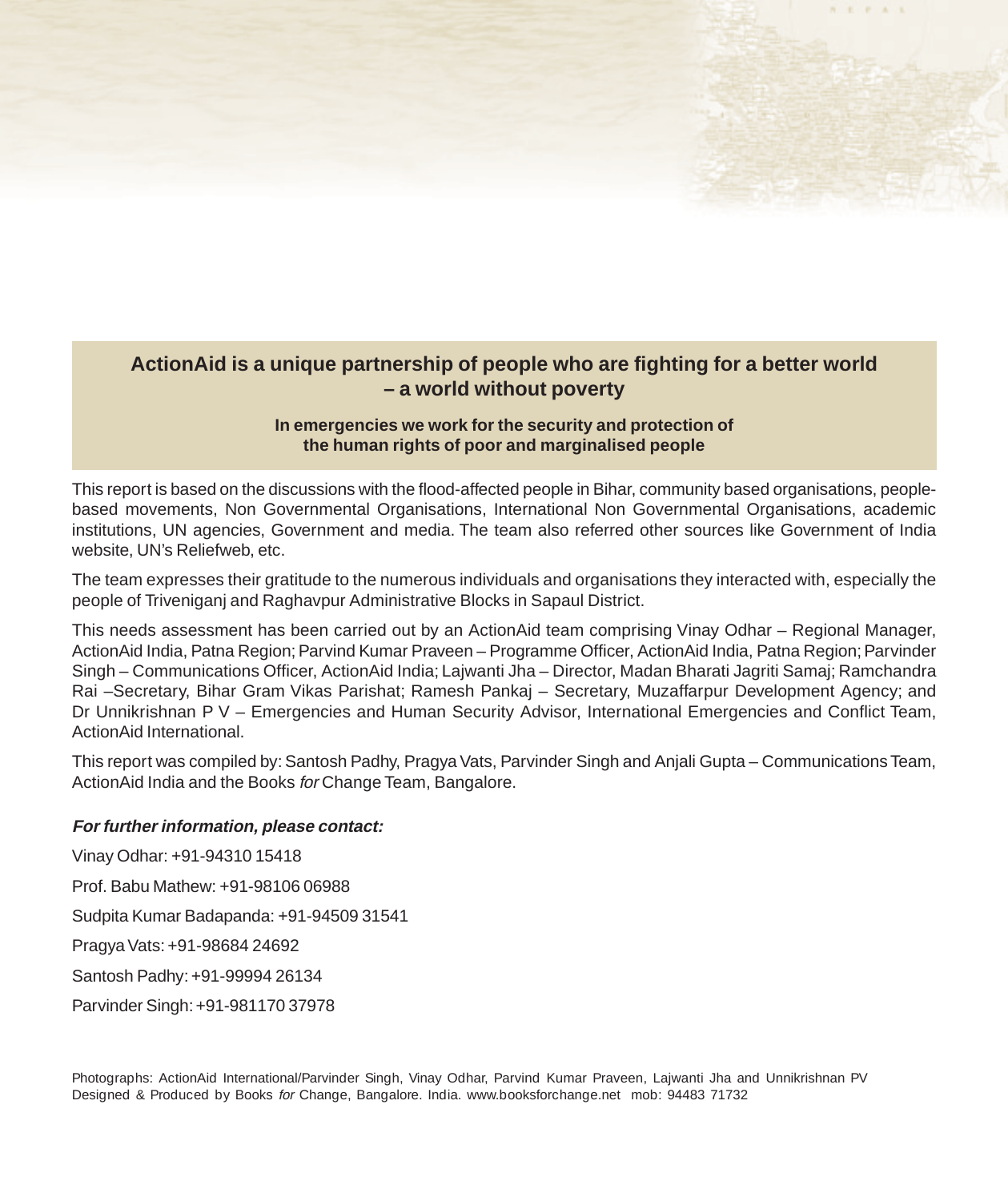## **Introduction**

Thousands of people are missing in Bihar in eastern India after Kosi River breached its banks in neighbouring Nepal and flooded hundreds of villages in the State of Bihar. Over three million people have been displaced from their homes. Independent estimates by Citizen's Initiative for Bihar Floods, a civil society initiative active in the area, claim that 2000 people have died. Government puts the death toll as 117. However, these figures don't take those who have gone missing into consideration.

Monsoon floods are an annual event in eastern India, and are part of life for many people in the region. But on this occasion, the Kosi River, which arises in Nepal, broke through an embankment and changed course. The breach happened on 18<sup>th</sup> August 2008 and flood waters entered Bihar**.** In the next two weeks, approx. 16 villages were hit by this floods. People were unprepared for flooding.

Road and rail routes in the flooded area are completely blocked. Rescue operations have been hampered by bad weather and a shortage of boats. People are drinking unsafe water, and cases of diarrhoea have been reported. Boats are the only means of transportation to access





worst affected areas. Far flung villages are cut-off, many still awaiting rescue and relief.

Rescue efforts are slowly picking up speed with armed forces playing the key role along with local people. However, news reports continue to claim that thousands of people are still stranded, cut off from the rest of the world. The situation is expected to worsen as fresh rains may increase the water level. On 4<sup>th</sup> September, Reuters reported that the State government has appealed to the people to evacuate.

After heavy rains, the water level rose by three feet on NH31 around Saharsa district. NH31 is the national highway that connects Delhi and Bihar's capital city Patna. Only large vehicles can traverse the road. Cars, jeeps and other means of transport cannot move.

Ample media reports suggest the inadequacy of the government's response to the flood situation – largely a knee jerk reaction to the situation. The task is clearly enormous and overwhelming and the official machinery seems to be out of its depth: thousands of people are yet to be evacuated and many thousands more await succour in a limited number of relief camps.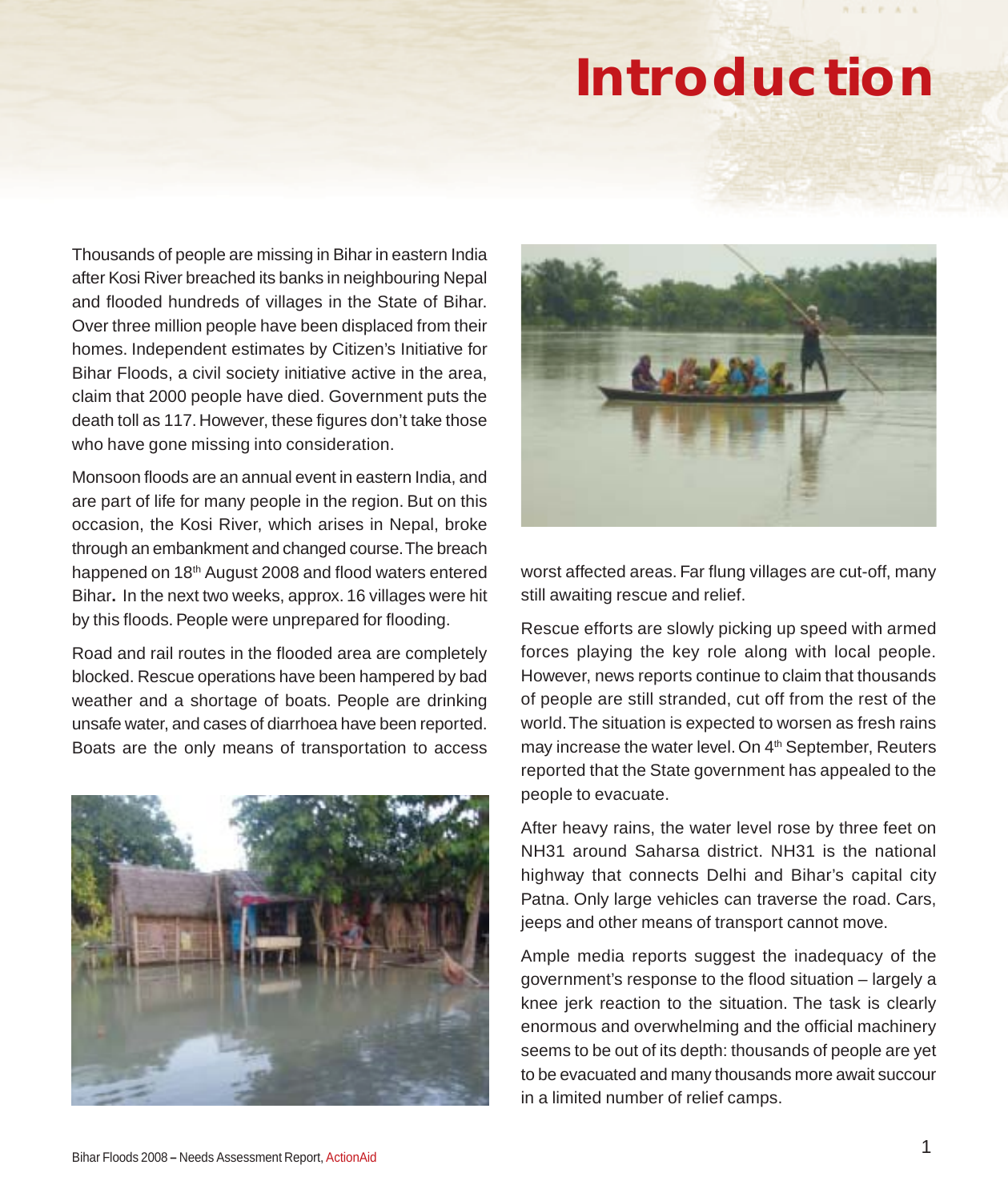Aid has been slow in coming. Many more resources should be given to rescue and relief operations in the short-term, while long-term efforts to help people rebuild their livelihoods should also be prioritised.

Central government announced a relief package worth 1000 crore rupees.

Bihar State administration was too slow to act on warnings from Nepal on the flood heading to India, exposing systemic failings in the whole machinery of flood response in India.

Experts also say that it is a 'man-made disaster' and could have been avoided if the governments of Nepal and India had pulled their acts together.

A 1954 joint water management agreement between Nepal and India states that the Indian government is responsible for the upkeep of the Kosi River's embankments, while the Nepalese government is in charge of monitoring the flow of water and alerting India to any flood threat.

Already, 37 army columns of about 5,000 men, 13 helicopters of the IAF and army, 599 boats from the navy and army, and 783 National Disaster Relief Force personnel have been deployed for rescue operations. But relief efforts and medical assistance remain elusive or inadequate.

**"No health official has visited this area. We are taking people to a private nursing home nearby which hasn't been charging so far," reports an aid worker in Bihar.**

Water-borne diseases are a huge risk and there are already reports of diarrhoea cases breaking out in the area. Absence of medical assistance and public health measures are worsening the crisis.

## **Situation in Nepal and Bangladesh**

**Nepal:** the deluge has swamped the country's 'breadbasket' and cut off the crucial East-West Highway. The crisis began when the Kosi River, which flows from Nepal into India, broke through an embankment last month, and changed its course, flooding villages on its path. The gap in the crumbling embankment has now widened to 1.6km.

 $\begin{array}{ccccccccc}\n\textbf{A} & \textbf{B} & \textbf{C} & \textbf{C} & \textbf{A} & \textbf{A} & \textbf{A}\n\end{array}$ 

The population in Eastern Terai is mostly farmers, who provide rice and vegetables for both local consumption and other parts of the country. Not only did the flooding destroy their harvests, it also damaged the highway that runs the length of the country and is vital for transporting produce to other regions.

At least 60,000 people have been displaced and crops worth over 300 million rupees (over \$4 million) destroyed, since the river burst through the retaining wall. And there are fears that the fragile embankment will break in more places, flooding an even greater area.

**Bangladesh:** More than two million people have been marooned by late monsoon floods in 15 of the country's 64 districts, according to the Bangladesh Water Development Board (BWDB).

The flood waters first hit the country from the neighbouring Indian provinces of Bihar, West Bengal, Arunachal Pradesh, Assam and Meghalaya at end-August, entering Bangladesh's three major river systems, including the Brahmaputra, Ganges and Meghna.

Inundating the north-western and north-eastern districts, that same water is now flowing south through the country's heartland – threatening to flood Dhaka, Munshiganj, Manikganj, Faridpur and Shariatpur districts in the south-central region

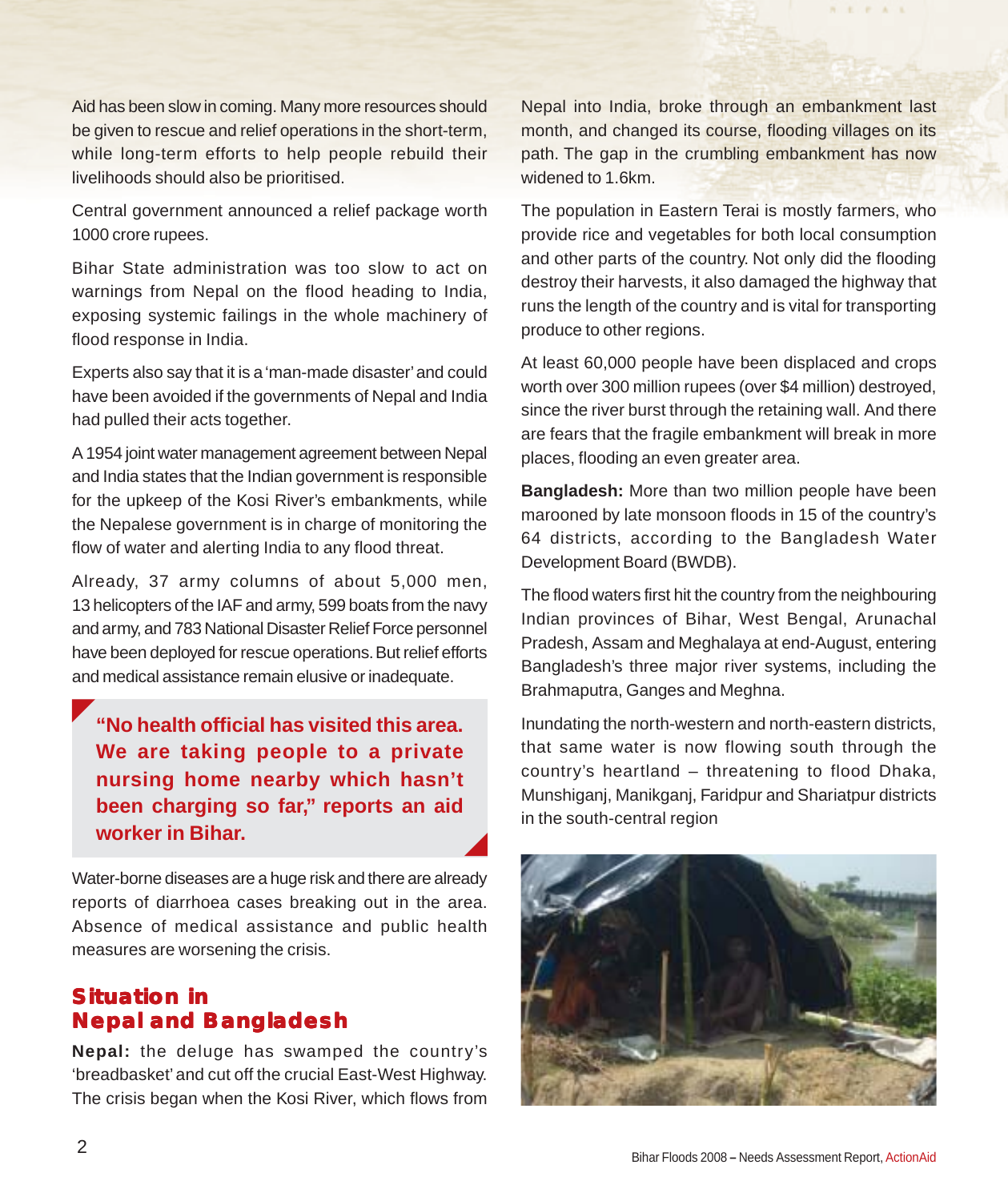## **"Millions affected, thousands missing in Bihar floods," says ActionAid**

## **Unprecedented situation**

Monsoon floods are an annual event in eastern India and are a part of life for many people in the region. However, the current floods are caused primarily due to the breaks in embankments and thus have hit new pockets, otherwise immune to flooding.

With over 400 villages under floodwater and millions affected in the six worst impacted districts of Bihar following a breach in the embankment of Kosi River, thousands have gone missing and many more left homeless, reports ActionAid team visiting these villages to assess the situation and need for relief.

**"In many areas water is flowing over the village settlements, and as of today 2.1 million people are affected in 417 villages in Supaul, Madhepura, Katihar, Araria, Purnea and Bhagalpur districts,"** says Vinay Ohdar, ActionAid Regional Emergency Coordinator based in the State capital Patna.

**"Floodwater has claimed new areas in Bihar, impacting a generation of people who have not faced floods in their lives,"** says P V Unnikrishnan, ActionAid's Emergencies Advisor for Asia.

**"These villages are not equipped with the ability to handle floods that is almost a ritual for other parts of the State,"** he adds.

This year, the river which flows into India from Nepal, broke through an embankment and has changed its path and is now flowing on the course that it had 100 years ago. The breach area is now over a thousand metres wide, releasing 0.15 million cusec of water into the villages every day.

## **Death toll underplayed**

The Disaster Management Department in Bihar has put out a death toll of 48 for these villages. But the local civil society groups say the figure is massively underplayed as the government only goes by information on reported deaths and not for those gone missing.

 $1 + 111$ 

**"By not counting those gone missing, the government estimates not only result in inadequate compensation and rehabilitation processes, but also underplay the need for rescue and relief. Thus adversely impacting the affected community in need of help,"** asserts Ohdar.

#### **Rescue, rescue and rescue!**

The six districts affected by floods need urgent and mass scale rescue **operations. "These villages are facing floods for the first time and may not be able to cope only with air dropped relief. Rescue should be the main focus,"** says ActionAid.

ActionAid is on the ground and in the process of stepping up resources and relief to save lives of the flood affected. Currently, it is engaged, with its partners, in distributing temporary shelter materials like tarpaulins, medicines and food to people, especially women and children.

**"A long-term comprehensive response is necessary to deal with relief, recovery and disaster preparedness," says Babu Mathew, Country Director ActionAid India**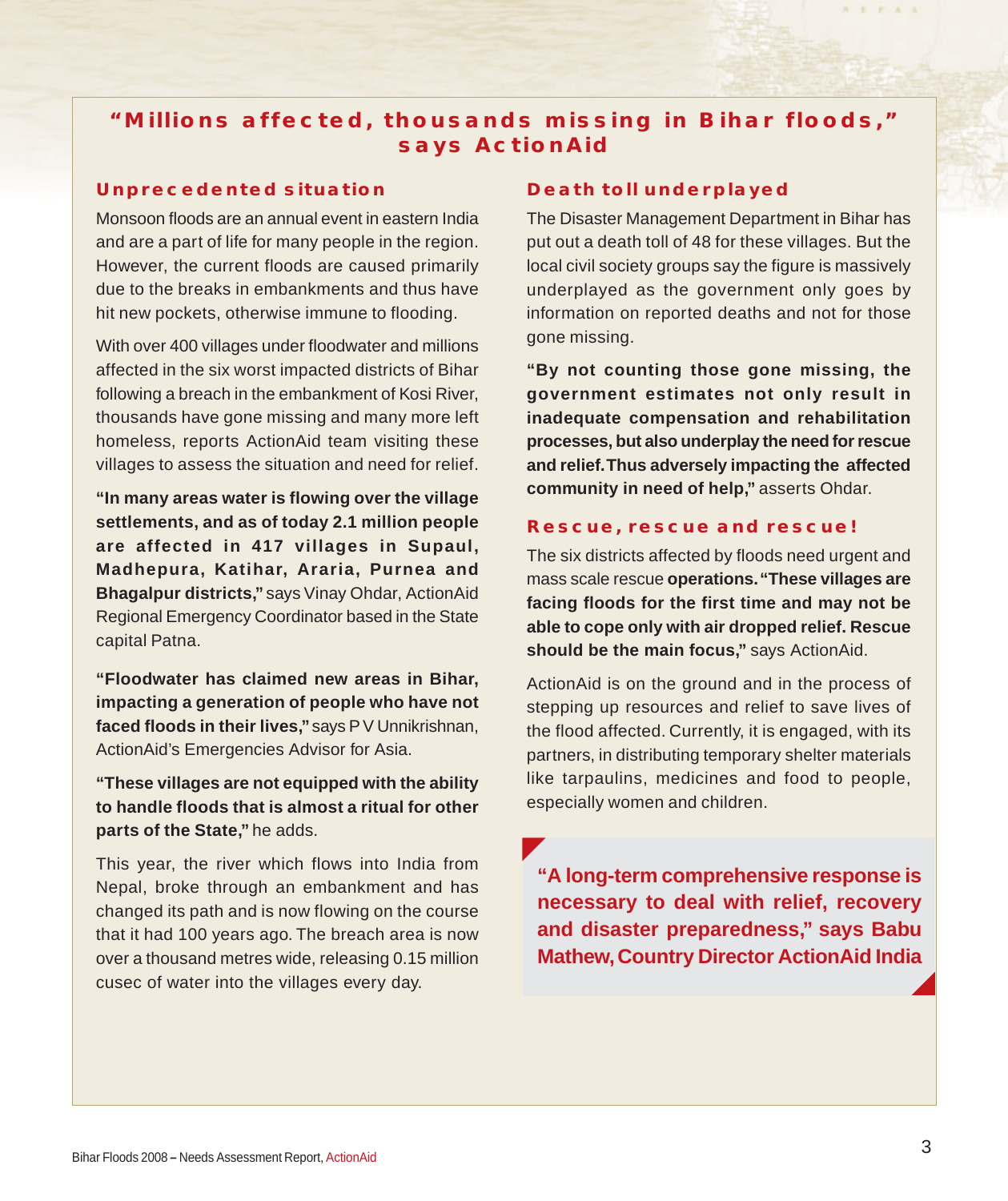## **Bihar flood survivors battling despair**

"There are at least 10,000 people waiting to be rescued from high grounds, trees and raised bamboo platforms in Saharsa."

**"Why aren't officials doing anything?"** asks a pale-looking teenager, flanked by his 70-year-old father and 50-year-old mother.

Kishore Sarna has desperation in his voice. He has been waiting for over two weeks for news about 15 members of his joint family. He is one of about thousand people taking shelter in Kanya Mahavidyalay, a girls' college in the Saharsa District of the flood-ravaged north Indian State of Bihar.

**"I was not in my village when the floodwater took our village. I rushed to reach there, but I have been stuck here with ailing parents,"** he mutters, as a crowd gathers in the pitch dark compound of the college hoping for information on people left behind.

## **They are waiting for help! Thousands of them**

"There are at least 10,000 people waiting on high grounds, trees and machans (a raised bamboo platform prevalent locally)," says Kishore's father who used to own a bicycle repair shop in Madhepura.

**"Can you get my children out of water? There are three of them,"** says Jadan Sarna, barely able to stand the frequent stomach cramps he has been having.

**"20 kilos rice, 3 litres cooking oil, and two sacks of corn,"** he keeps ranting a list of what he has lost along with the shop.

Kishore's parents were returning to his brothers house from a pilgrimage to Allahabad when the deluge happened.

#### **No amenities**

Groups of men and young children moved in the dark without electricity in the camp that has been set-up by a student group.

 $\begin{array}{ccccccccc}\n\textbf{A} & \textbf{B} & \textbf{C} & \textbf{C} & \textbf{A} & \textbf{A} & \textbf{A}\n\end{array}$ 

**"Not just electricity, we also need cooking gas cylinders, water supply and toilets,"** says Pran Mohan Jha, who heads the management of this civilian camp.

**"See, more people are coming with young children,"** he says pointing to a family of four registering for place in the shelter.

**"We have asked local officials for help, but in vain,"** he laments and adds "women are forced to go outside the compound for their personal toilet needs as we do not have proper functional facilities inside here."

## **Banking on community for resources**

**"We go around the homes nearby and collect food items. Since we do not get any support from the administration, we have to appeal to the conscience of people who can spare resources,"** adds Pradip Kumar, one of the young men who runs the shelter.

The residents who complain of diarrhoea, have not seen any visit by health officials.

"We take people to a private nursing home nearby which has not been charging so far," adds Jha.

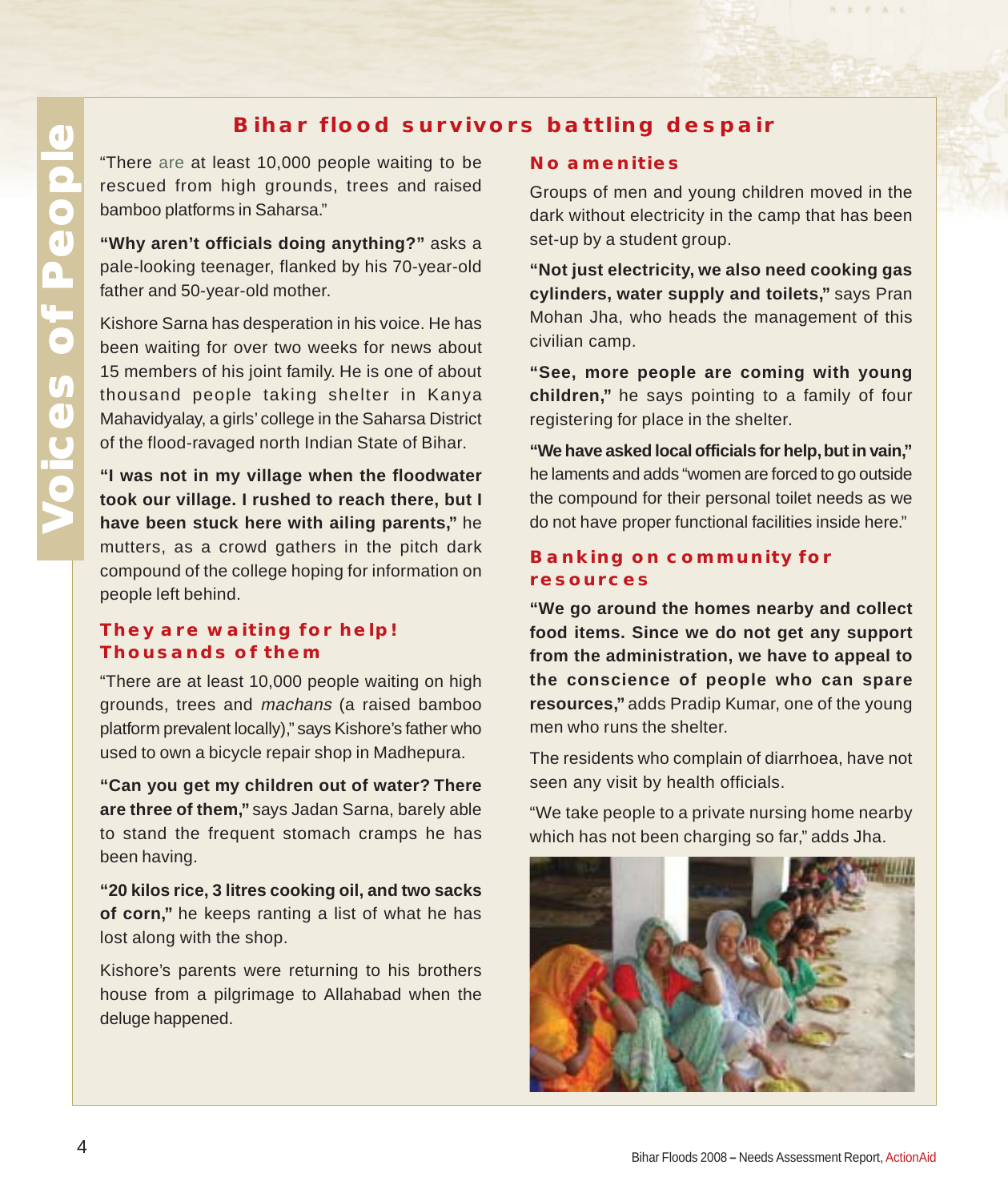## **ActionAid response**

**Shelter and food aid:** ActionAid is reaching with over 15,000 tarpaulin sheets, 1000 packets of food and 2000 ORS packets which will be distributed in the next few days. The needs are very basic but critical. For instance, even cooking rice can be an ordeal in these conditions. So we are relying on locally used flattened rice and jaggery as it can be consumed quickly and is safe in these conditions.

We are reaching out to survivors in Raghavpur, Basantpur and Triveniganj Blocks of Supaul District. Our immediate focus is on providing food and medical aid to women and young mothers and setting up shelters for the stranded.

ActionAid partners and volunteers are already managing six camps/shelters in Sapaul District that has been worsthit by floods. While three of the camps are in the Triveniganj Block, the other three are in Raghavpur Block. All the six camps/shelters have accommodated 4900 flood survivors.

The three camps being run in Triveniganj are i) Lalpatti, Satsang Bhavan, ii) Baghla Bridge, and iii) Narhara. These camps are located in Triveniganj Block.

**Lalpatti, Satsang Bhawan:** This has around 400 people staying in a thatched community structure. A kitchen is being run from here that allows many flood survivors for nearby villagers staying with relatives but without additional resources to get basic three-time food.

**Baghla Bridge:** This is one of the very first camps to come up after the deluge and is seeing people join in every day. This is an open space on the embankment and is one of the first places in the area to have clean water supply through a handpump set-up recently. The camp has around 650 people staying in tents made from bamboo and tarpaulins. People here are provided food from the Lalpatti kitchen.

**Narhara camp:** This is a camp being run from a school, with six rooms and kitchen facility. It supports 200 flood survivors and has a very high percentage of women of almost 75%, staying here.

The other three camps in Raghavpur are i) Simrahi, ii) Thalaha, and iii) Rajpur.

**Simrahi camp:** This camp is being run in an urban area and operates from a semi-finished commercial building complex catering to 300 people directly and many more through its kitchen service.

**Thalaha camp:** This is an open camp with tents and supports over 1400 people directly



 $1 + 1 + 1$ 

and is attracting more and more people. This too has a kitchen service.

**Rajpur camp:** This camp is supporting 1500 families and has a kitchen.

ActionAid is installing tubewells near the camps. Emergency teams are providing survivors with halogen tablets and jerry cans to store water. Health camps will be organised soon and medicines will be provided.

ActionAid released 3 million INR as initial relief response.

### **Our priorities and intervention areas**

- Rescue
- Food, water, sanitation and ORS
- Tarpaulins and temporary shelter materials
- Water purification tablets and bleaching powder
- Improve the living conditions in the camps
- $\bullet$  Ensure safety and security of women those stranded and in the camps
- Torch lights, matchboxes, candles
- **Simple health education material on managing** health situation in the camps
- **•** Inform survivors about government's relief package.

**ActionAid's partners organisations and volunteers are currently managing six relief camps in the Triveniganj and Raghavpur administrative Blocks in Sapaul District.**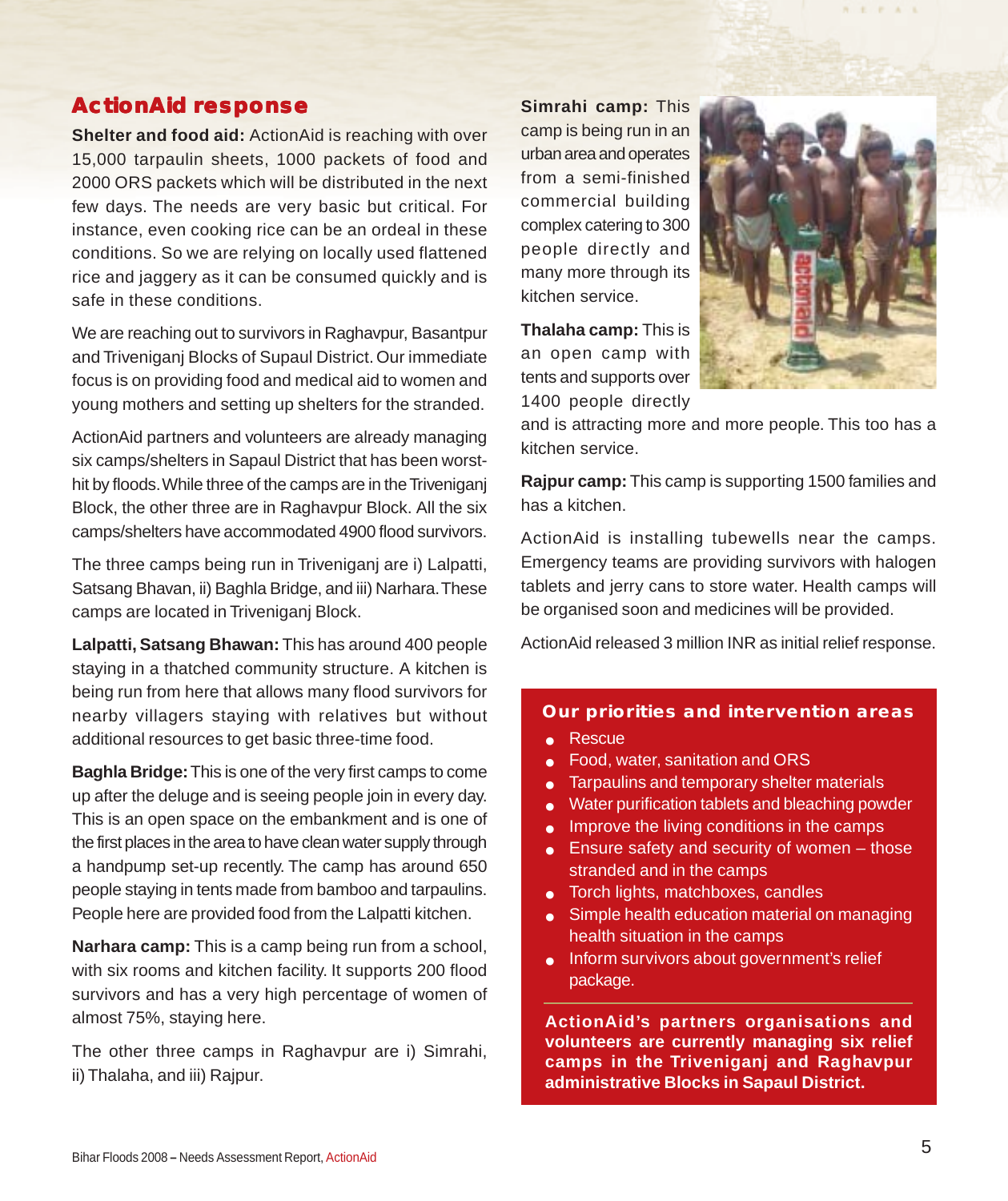## **Bihar floods – a human made disaster?**

The barrage on the Kosi River, just before it enters India in Supaul district of Bihar from the upstream Sunsari district of Nepal, was built under the 1954 Indo-Nepal Treaty.

Most (about 85 per cent) of the 1.5 lakh cusec (cubic feet per second) of Kosi water is flowing through the breach in the embankment that started with a few metres-wide breach on the eastern side, 12.9km upstream of the barrage in the afternoon of 18<sup>th</sup> August.

When the embankment breached, the flow of water was about 1.44 lakh cusecs, where the embankment and the barrage are supposed to have a designed capacity of 9.5 lakh cusecs. The fact that the embankment breached at such a low flow compared to the design capacity speaks volumes about the silt accumulation on the Kosi riverbed and about the abysmal state of maintenance of the embankment.

**According to Times of India (1st September 2008), the river released 1.72 lakh cusec at 12 noon on Sunday. And according to Deccan Herald of 2nd September 2008), fresh areas in Araria and Forbesganj districts in Bihar were inundated on Monday, as 1.72 lakh cusec of water was discharged from the breached embankment in Nepal.**

Breach in the barrage was a fatal fiasco – millions are struggling to survive.



## **Hope floats for flood survivors in Triveniganj**

In a place devastated by flood water, a trickle is bringing smiles on the faces of women and children traumatised by the fury of a raging river.

 $1 + 1 + 1$ 

Triveniganj, one of the worst affected blocks in the ongoing Bihar floods, is witnessing a subtle but significant reconstruction that offers hope of a better future for the flood survivors.

The first manual water pump in the area has come up at the Lalpatti relief camp, supported by ActionAid, housing over 90 families from marooned villages in Supaul District.

**"We used to walk through mud and water in the dark to fetch water from a government tap. It is not safe these days," says** 30-year-old Laungi. She is a mother of two and lives in one of the plastic huts lined along a canal embankment.

**"The handpump will make clean water available close to where we stay. Utensils were washed away in the rising water so we do not have anything in which to store it,"** she adds as the men and young gather around a hole being dug in the middle of the camp.

**"Women and children in the camp have been scared of snake bites that are frequent in these areas, as the entire area is covered in water. This will offer them a sense of safety," adds** Ramchandar from Bihar Gram Vikas Parishad, an ActionAid partner organisation.

**"With water-borne diseases spreading and sources of water getting contaminated, clean drinking water and hygiene will be big issues that would have to be addressed,"** he stresses, while fixing pipes along with community members.

**"These camps are receiving an increasing number of flood survivors and in the coming days, we need to arrange for toilets, bathing areas and lights for these families,"** he adds.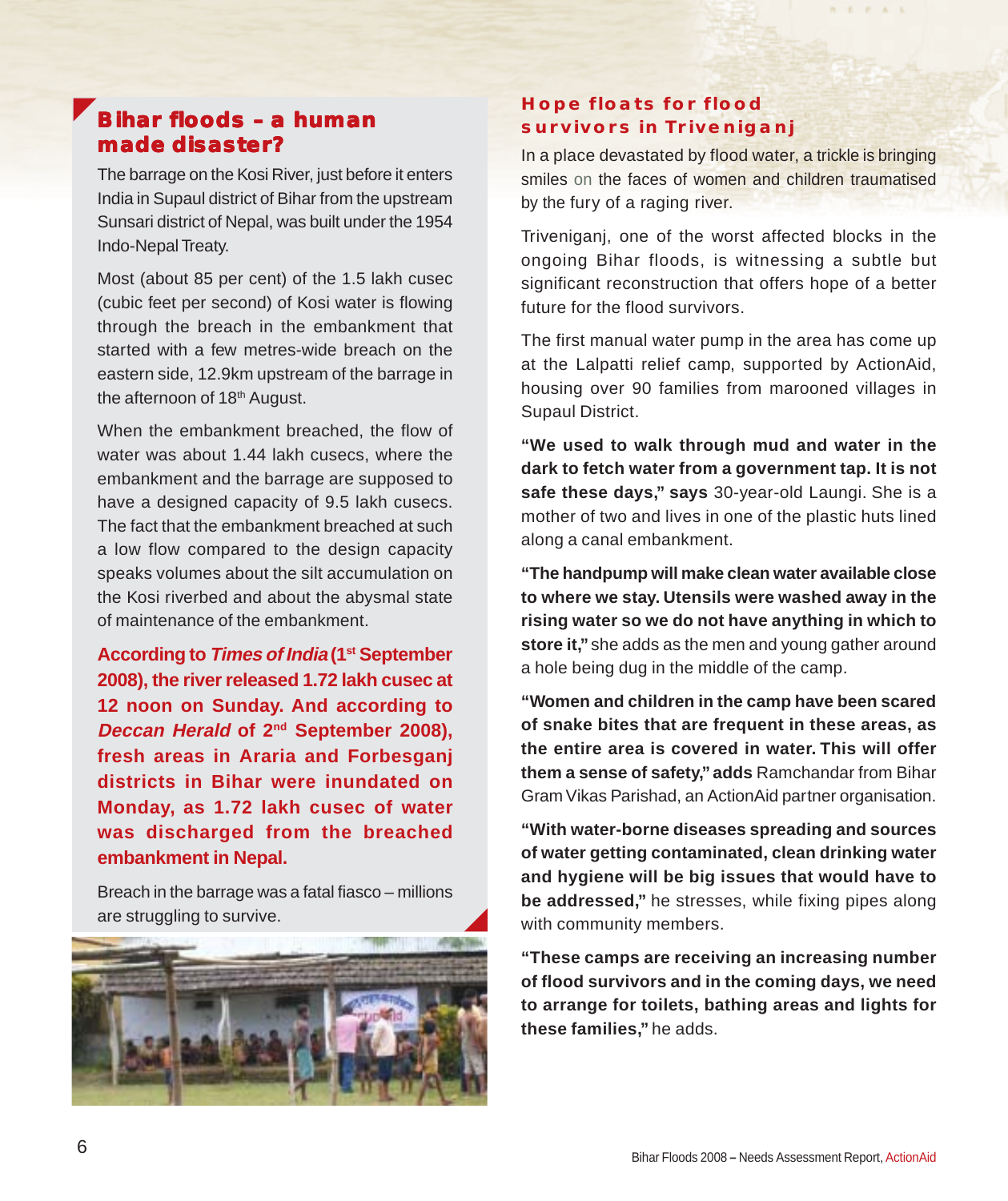## **Bihar Flood Situation Bihar Flood Situation Map showing flood zones in Bihar**

**Bihar – Current flood-affected area**

## **Bihar flood – 2007 (for reference)**

 $A + C + A + C$ 





## **Bihar Flood Situation Disaster Management Division (Ministry of Home Affairs)**

| <b>Extent of Damage (cumulative figures)</b> |                | <b>Rescue and Relief</b>                                                                                                                                                                                                                                                                                                                                                                                                                                              |                           |
|----------------------------------------------|----------------|-----------------------------------------------------------------------------------------------------------------------------------------------------------------------------------------------------------------------------------------------------------------------------------------------------------------------------------------------------------------------------------------------------------------------------------------------------------------------|---------------------------|
| Population affected:                         | 38,28,000      | No. of persons evacuated                                                                                                                                                                                                                                                                                                                                                                                                                                              | 9,20,787                  |
| No. of districts affected:                   | 16             | No. of relief camps opened                                                                                                                                                                                                                                                                                                                                                                                                                                            | 343                       |
| No. of villages affected:                    | 2155           | No. of persons accommodated<br>in the relief camps                                                                                                                                                                                                                                                                                                                                                                                                                    | 2,82,014                  |
| No. of human lives lost:                     | 78             |                                                                                                                                                                                                                                                                                                                                                                                                                                                                       |                           |
| No. of cattle/livestock lost:                | N.R            | No. of medical teams deployed:                                                                                                                                                                                                                                                                                                                                                                                                                                        | 177                       |
| Cropped area affected:                       | 2,30,000 ha    | No. of health centres opened                                                                                                                                                                                                                                                                                                                                                                                                                                          | 341                       |
| No. of houses damaged:                       | 3,14,756       | No. of cattle in cattle camps                                                                                                                                                                                                                                                                                                                                                                                                                                         | 15160 in 100 cattle camps |
| Value of damaged crops:                      | 188,68 lakh Rs | GR Distributed: Wheat & Rice-13666.00 Q, Chana-357.50 Q,<br>Chura-2945.50 Q, Sattu-435.50 Q, Gur-488.87 Q,<br>Salt-18.25 Q, Matchboxes-137355, Candles-<br>93244 K, Oil-12830ltr, Polythene Sheets distributed-<br>95797, cash distributed-83.91 lakh, Ready Food<br>distributed by DM-Araria/Supaul/Madhepura/<br>Saharsa: 172318 packets, Food packet airdropped-<br>92941 (Chura-2791.29 Q, Sattu-926.95 Q, Gur-<br>464.80, Salt-464.80 Q, Hallogen Tablet-438680) |                           |
| Value of damaged houses:                     | 63.68 lakh Rs  |                                                                                                                                                                                                                                                                                                                                                                                                                                                                       |                           |
| Value of damaged<br>public property:         | 111.96 lakh Rs |                                                                                                                                                                                                                                                                                                                                                                                                                                                                       |                           |
| Boats pressed into service:                  | 3358           |                                                                                                                                                                                                                                                                                                                                                                                                                                                                       |                           |

Source: SITREP NO-99/2008, 1700 hours, 32-20/2008-NDM-I, Ministry of Home Affairs, (Disaster Management Division), 7th September, 2008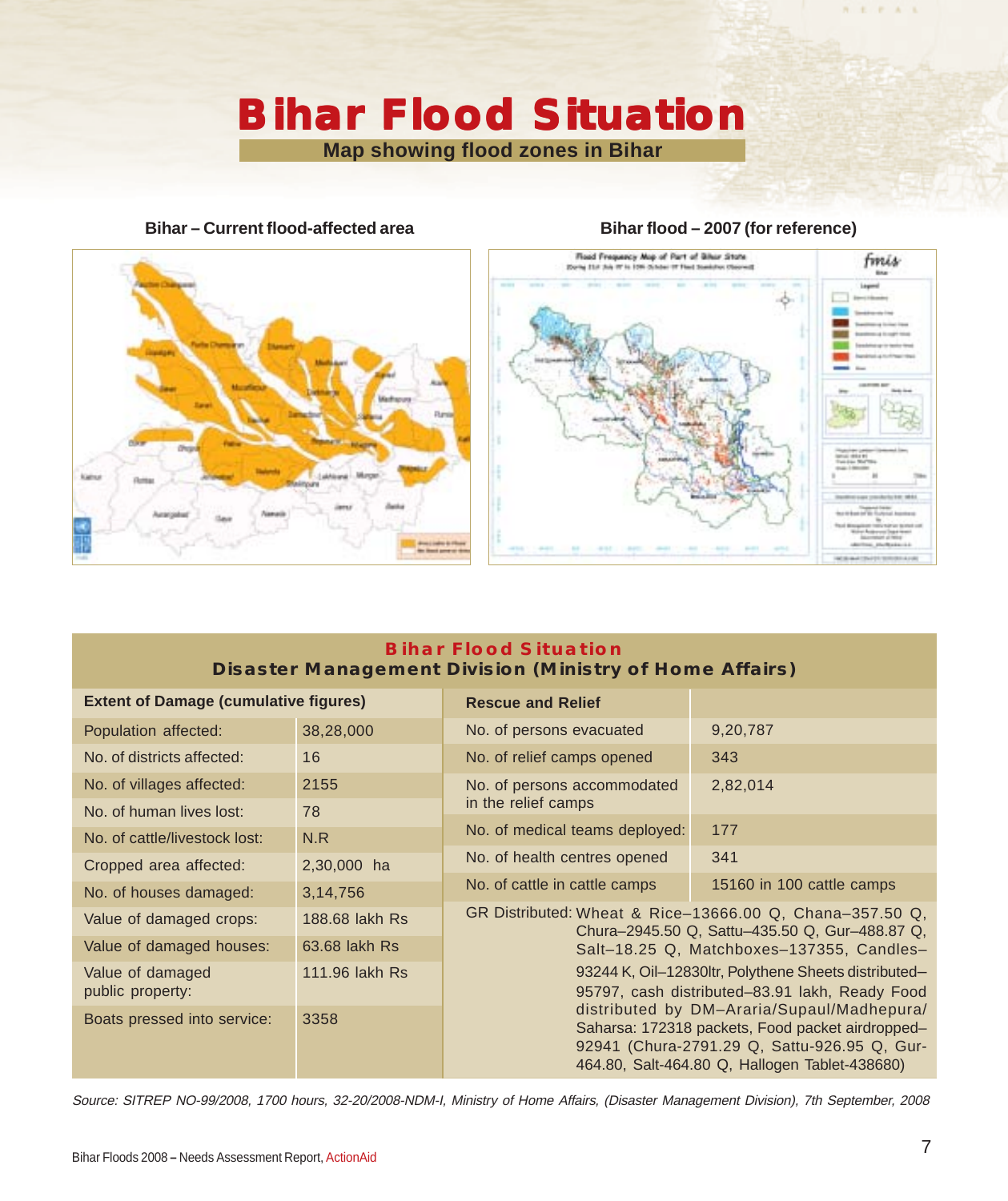## **Key Findings/Observations and Recommendations**

Discussion with the communities in the relief camps as well as in the villages visited inform that:

- Flood affected areas will continue to remain submerged under water for several months and affected people will remain in the relief camps at least for the next 6 months.
- Basic needs now are food, clean water and sanitation.
- Appropriate food is needed for children, pregnant and lactating women.
- Safe drinking water and ORS to prevent diarrhoea and water-borne diseases are other pressing needs.
- Family kits and emergency shelter need to be ensured.
- The relief programme is going to be a long-term process. However, any rehabilitation plan will be clearer only after people start going back to their homes.
- Since most of the families have lost everything, there is urgent need to provide them a kit with basic materials like utensils, sanitary napkins, matchboxes, candles, torch light (and batteries), nail cutter, water purification tablets, jerry can, etc.
- Efforts are needed to ensure safety and security of women in the camps by improving general conditions in the camps in terms of sanitation, lighting and water. (The affected areas are close to the India-Nepal border that has a history of trafficking of women).
- Health needs of pregnant women and children must be taken care of. Experience shows that women become more vulnerable during and after disaster.
- More paramedics and doctors are needed to support health needs.
- It is clear from the ground situation that families may not be able to go back to their homes for months. In a situation like this, cash for work and food for work programmes to secure some lifeline for flood survivors become crucial.
- Early warning/information about release of water (When? How much? Potential areas to be submerged?) needs to be given to people.
- Those who have been rescued are migrating to the neighbouring cities and metros. There is need to advocate that NREGS( National Rural Employment

Guarantee Scheme) should be used as opportunity and all the work during and after the floods in the affected area should be taken up under this scheme

 $\begin{array}{ccccccccc}\n\textbf{A} & \textbf{B} & \textbf{C} & \textbf{C} & \textbf{A} & \textbf{A} & \textbf{A}\n\end{array}$ 

- Since agricultural land has been submerged, ensuring food security needs attention.
- Coordination between NGOs and Government is a priority issue at the field level.

## **Immediate Needs**

- Amplify rescue efforts.
- Food, water, sanitation and ORS.
- Tarpaulins and temporary shelter materials.
- Water purification tablets and bleaching powder.
- Advance information on release of water and potential areas to be submerged.
- Improve the living conditions in the camps.
- Ensure safety and security of women those stranded and in the camps.
- Ensure food security.
- Torch lights, matchboxes, candles.
- Simple health education material on managing health situation in the camps.
- Inform survivors about government's relief package.

## **Long-term Issues**

- Initiate/support campaigns and advocacy on policy issues related to river water management and floods.
- Develop programmes aimed at rehabilitating women who are made more vulnerable by the current floods.
- Initiate action to link floods and disasters with the development programmes at the Government level, NGOs and INGOs and at the community level. ActionAid needs to put conscious efforts to facilitate this.
- Capacity building is necessary to respond to the challenges disasters pose. Government, NGOs and INGOs need to put efforts to address this. Staff among many INGOs and NGOs have limited experience.
- Key challenges for women during long-term recovery work need to be understood and addressed.
- **•** Ensure food security.
- Inform and educate survivors about government's relief package, their entitlements and rights.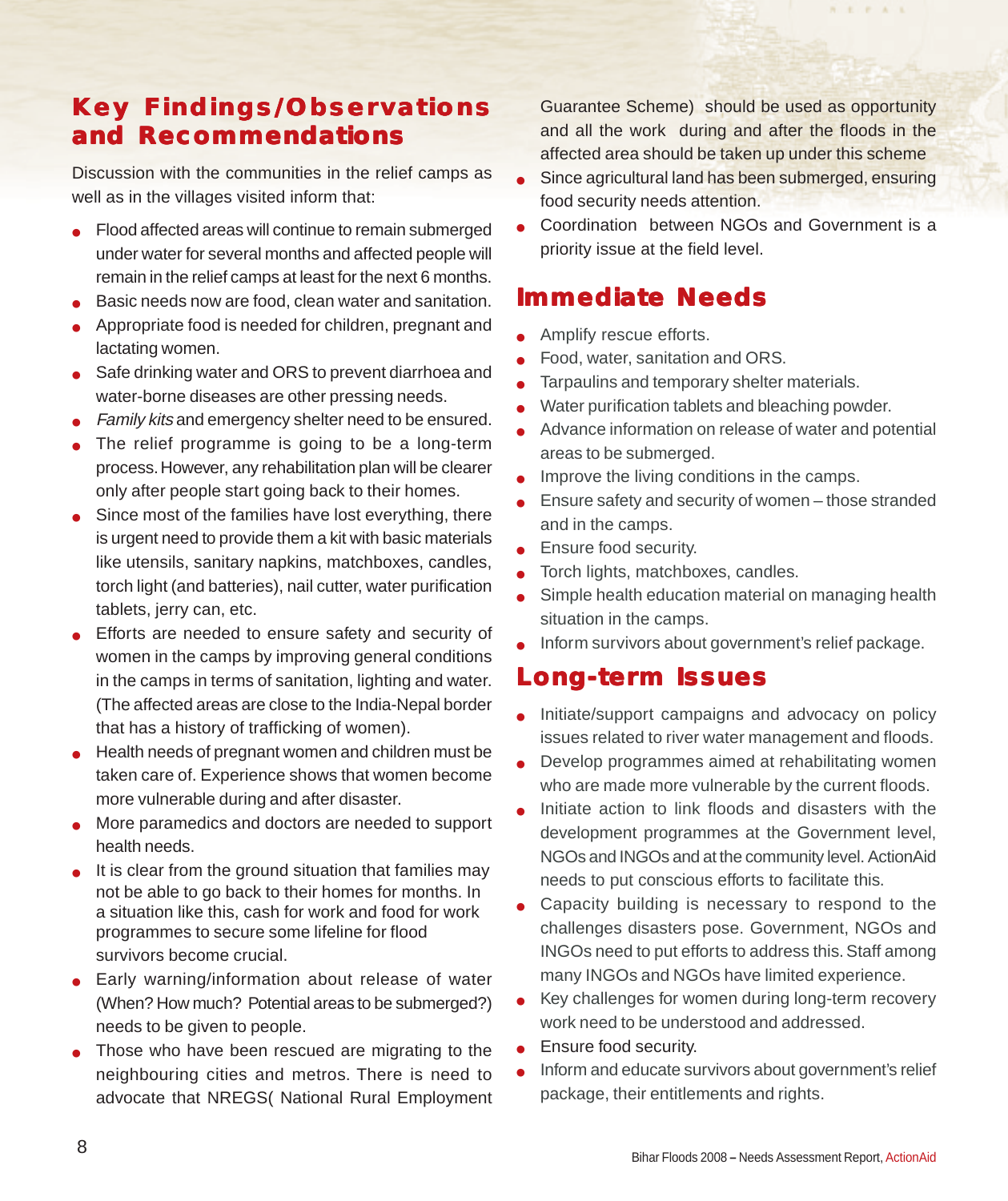## **Public health challenges in relief camps**

| Disense                                  | Major contributing factors                                                                                                                  | Preventive measures                                                                                                                                                                                                                                                                                                          |  |
|------------------------------------------|---------------------------------------------------------------------------------------------------------------------------------------------|------------------------------------------------------------------------------------------------------------------------------------------------------------------------------------------------------------------------------------------------------------------------------------------------------------------------------|--|
| Diarrhoeal<br>diseases                   | Overcrowding, contamination of<br>water and food<br>Lack of hygiene                                                                         | · adequate living space<br>· public health education<br>· distribution of scap<br>· good personal and food hygiene<br>· safe water supply and sanitation                                                                                                                                                                     |  |
| Measles                                  | Overcrowding<br>Low vaccination coverage                                                                                                    | · minimum living space standards as defined in chapter.<br>12 on site planning<br>· immunization of children with distribution of vitamin A.<br>Immunization from 6 months up to 12-15 years trather<br>than the more usual 5 years) is recommended because<br>of the increased risks from living conditions.                |  |
| Acute<br>respiratory<br>infections       | Poor housing<br>Lack of blankets and clothing<br>Smoke in living area                                                                       | · minimum living space standards and<br>· proper shelter, adequate clothing, sufficient<br>blankets                                                                                                                                                                                                                          |  |
| Malaria                                  | New environment with a strain to<br>which the refugees are not immune<br>Stagnant water which.<br>becomes a breeding area for<br>mosquitoes | · destroying mosquito breeding piaces, larvae and<br>adult mosquitoes by spraying. However the success<br>of vector control is dependent on particular mosquito<br>habits and local experts must be consulted<br>· provision of masquito nets<br>· drug prophylaxis (e.g. pregnant women according to<br>national protocols) |  |
| Meningocaccal<br>meningitis              | Overcrowding in areas where<br>disease is endemic (often has local<br>seasonal pattern)                                                     | · minimum living space standards<br>· immunization only after expert advice when<br>surveys suggest necessity                                                                                                                                                                                                                |  |
| <b>Tuberculosis</b>                      | Overcrowding<br>Malnutrition<br>High HIV prevalence                                                                                         | · minimum living space standards (but where it is en-<br>demic it will remain a problem)<br><i>Immunization</i>                                                                                                                                                                                                              |  |
| Typhoid                                  | Overcrowding<br>Poor personal hygiene<br>Contaminated water supply<br>Inadequate sanitation                                                 | · minimum living space standards<br>· safe water, proper sanitation<br>· good personal, food and public hygiene and public<br>health education<br>WHO does not recommend vaccination as it offers only<br>low, short-term individual protection and little or no pro-<br>tection against the spread of the disease           |  |
| Worres<br>especially<br>hooksynmis       | Overcrowding<br>Poor sanitation                                                                                                             | · minimum living space standards<br>· proper sanitation, good personal hygiene<br>· wearing shoes                                                                                                                                                                                                                            |  |
| Scabies*                                 | Overcrowding<br>Poor personal hygiene                                                                                                       | · minimum living space standards<br>· enough water and soap for washing                                                                                                                                                                                                                                                      |  |
| Xerophthalmia<br>Vitamin A<br>deficiency | Inadequate diet<br>Following acute prolonged<br>infections, measles and<br>diarrhoea                                                        | · adequate distary intake of vitamin A. If not available,<br>provide vitamin A fortified food. If this is not possible,<br>vitamin A supplements<br>· immunization against measies. Systematic prophylaxis<br>for children, every 4 - 6 months                                                                               |  |
| Anaemia                                  | Malaria, hookworm, poor<br>absorption or insufficient intake of<br>iron and folate                                                          | · prevention/treatment of contributory disease<br>· correction of diet including food fortification                                                                                                                                                                                                                          |  |
| Tetanus                                  | Injuries to unimmunized<br>population<br>Poor obstetrical practice causes<br>neo-natal tetanus                                              | · good first aid<br>· immunization of pregnant women and subsequent<br>general immunization within EPI<br>· training of midwives and clean ligatures, scasors,<br>razors, etc.                                                                                                                                               |  |
| <b>Hepatitis</b>                         | Lack of hygierve<br>Contamination of food and water                                                                                         | · safe water supply.<br>· effective sanitation.<br>· safe blood transfusions                                                                                                                                                                                                                                                 |  |
| <b>VIHWSTE</b>                           | Loss of social organization<br>Poor transfusion practices<br>Lack of information                                                            | · test syphilis during pregnancy<br>· test all blood before transfusion<br>· ensure adherence to universal precautions<br>· health education<br>· availability of condoms<br>· treat partners                                                                                                                                |  |

Ref: UNHCR & ActionAid

 $\label{eq:R1} \begin{array}{lllllllllllllllllllll} \textbf{R} & \textbf{R} & \textbf{R} & \textbf{R} \\ \textbf{R} & \textbf{R} & \textbf{R} & \textbf{R} & \textbf{R} \end{array}$